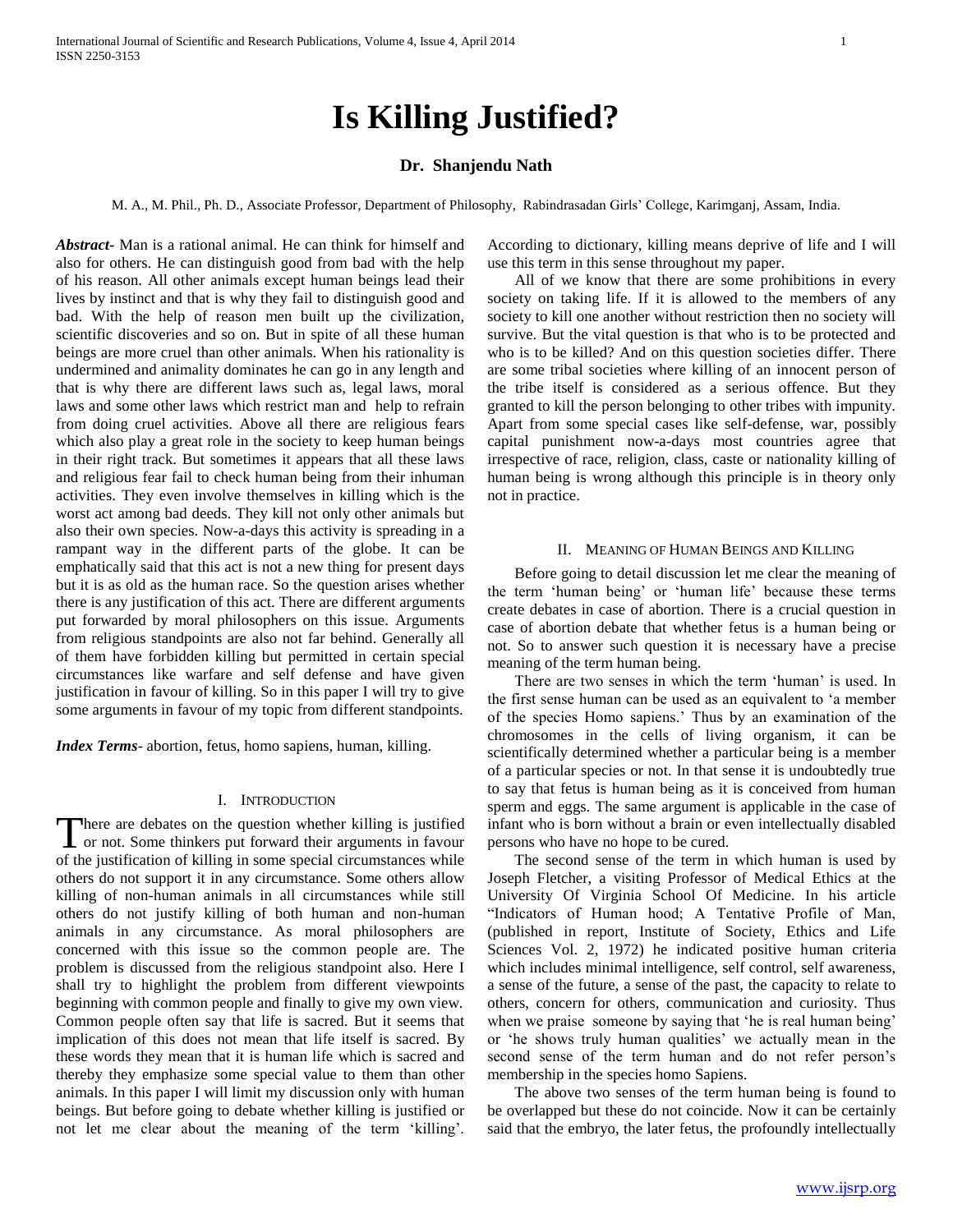disabled child or even the new born child – all are members of the species Homo sapiens but none possess the characteristics of human prescribed by Fletcher. Thus it is very difficult to answer the question whether fetus is a human or not because there is an important difference between these two senses of the term human. If the term human is taken in the first sense then the fetus is a human being and therefore abortion is an immoral act. But if it is taken in the second sense then the fetus is not human and therefore abortion is acceptable.

 But we cannot be satisfied with the differences of opinions. In fact we cannot; because in that case it will be difficult on our part to evaluate the events of abortion objectively. All these depend on how we ascertain the meaning of the term 'human'. If we use the term I one sense then abortion and killing will become homogeneous. But if it is taken in another sense then this will bear different meaning. Thus to avoid this difficulty of justification of killing Peter Singer uses two different sense of the term 'human'. First one of them is biological sense. In that sense by 'human' he means 'member of the species Homo sapiens. In the second of the term 'human' he uses 'person'. Here by 'person' he means a rational and self-conscious being. Singer's explanation of the term 'human' in two different senses could cover to some extent the meaning of the term used by both biological sense and Fletcher's sense yet he did not use the term directly. Thus Singer says,

 "The wrongness of inflicting pain on a being cannot depend on the being's species: nor can the wrongness of killing it. The biological facts upon which the boundary of our species is drawn do not have moral significance. To give preference to the life of a being simply because that being is a member of our species would put us in the same position as racists who give preference to those who are members of their race."<sup>1</sup> There are two questions in front of Singer. Firstly, as a member of Homo sapiens is there any special value of life? And secondly, as a rational and self conscious being is there any special value of person? He shows that the first of them cannot be accepted because there is no relation between the species and its killing. The belongingness of a particular species is merely a biological fact and nothing more. So whether killing is wrong or not does not depend on his belongingness to a particular species.

 Regarding the second question Singer admits that as a rational and self conscious being a person has special values. Because to admit that a person is self conscious is to admit that he is aware of his distinct entity and a sense of past and future. This person has desires about his future. Thus to take the lives of any person without their consent is to thwart his desires for the future. This criterion cannot be applied in case of snail and new born infants.

 Secondly, there is an intimate relation between the desire about its own future and the right to live. In fact the first one is a condition for the second. One who has no desire for future has no right to live. Thus it is wrong to kill the person who has desires about his future because in that case his right to life is also destroyed. Moreover, there is matter of likeness of a rational and self conscious being. He does not go against his likeness without

 $\overline{a}$ 

strong reasons. Thus it is wrong to kill the person who likes to live.

 Lastly, a rational being has the capacity to take decision and to implement it. Thus it is wrong to kill him if he does not resolve to kill himself. In fact to kill him is to attack on his autonomy.

 If we go back to the origins of western civilization we find that life was not protected simply by the membership of Homo sapiens. In that civilization the lives of slaves or other barbarians were respected. Even infants belonging to the Greeks and Romans had no automatic right to life. There were events of killing the deformed or weak infants by the Greeks and Romans. That killed infants of that category by exposing them to the summit of a hill. This type of acts we find in the thoughts of Plato and Aristotle. According to them, it is state which should enforce the killing of deformed infants. The logic they put forwarded was that it is better to end a life that had begun inauspiciously and might bring problems than to attempt to make it longer.

 Christianity also believes that we all are created by God and as such we are His properties. Thus to kill a human being is to usurp on God's rights because it is God alone who is to decide the life and death of human beings. Thomas Aquinas categorically said that to take the life of a slave is a sin against master to whom the slave belongs. Similarly to take the life of a human being is a sin against God. Regarding the killing of non human being there is sanction in the Bible. Bible believes that non human beings are under the domination of human beings and as such these are the properties of human beings. With this power of ownership human beings have the right to kill them whenever they need (Genesis 1:29 and 9: 1-3). Thus Bible is against killing and says that taking life of a person is unjust. This unjust act includes suicide, abortion and euthanasia. But from these it cannot be categorically said that Bible forbids killing. In fact sometimes it adamantly approves the act of killing. It says that the killings which are justified in God's eyes are right. There are three situations in which the Bible allows killing. These are – killing in warfare, self defense and capital punishment.

 A human being develops from fetus so an obvious question arises whether killing of fetus is justified or not, that is whether abortion is justified or not. In this connection we have two answers from two different groups. One is from conservative groups and another from liberal groups. The central argument of conservative group against abortion is that a human fetus is an innocent human being so it is wrong to kill a human fetus.The liberal group put objection against the above argument. Their point is that whether a fetus is human being. This question obviously leads to another question – when does a human life begins?

 The conservative group believes that there is a continuous process from fertilized stage of egg to child and there is no break in its any stage. Thus to protect the fetus is to protect the child. Some liberals agree with the conservative view that fetus is an innocent human being but yet they argue in favour of abortion. They put forward different arguments in favour of their position. Firstly, according to them, abortion cannot be stopped by the laws. Laws prohibiting abortion merely drive it underground. Instead of reducing the number of abortion laws increase the difficulties and dangers for women who go for abortion. Thus

<sup>&</sup>lt;sup>1</sup>. Singer. P. : Practical Ethics, p-88